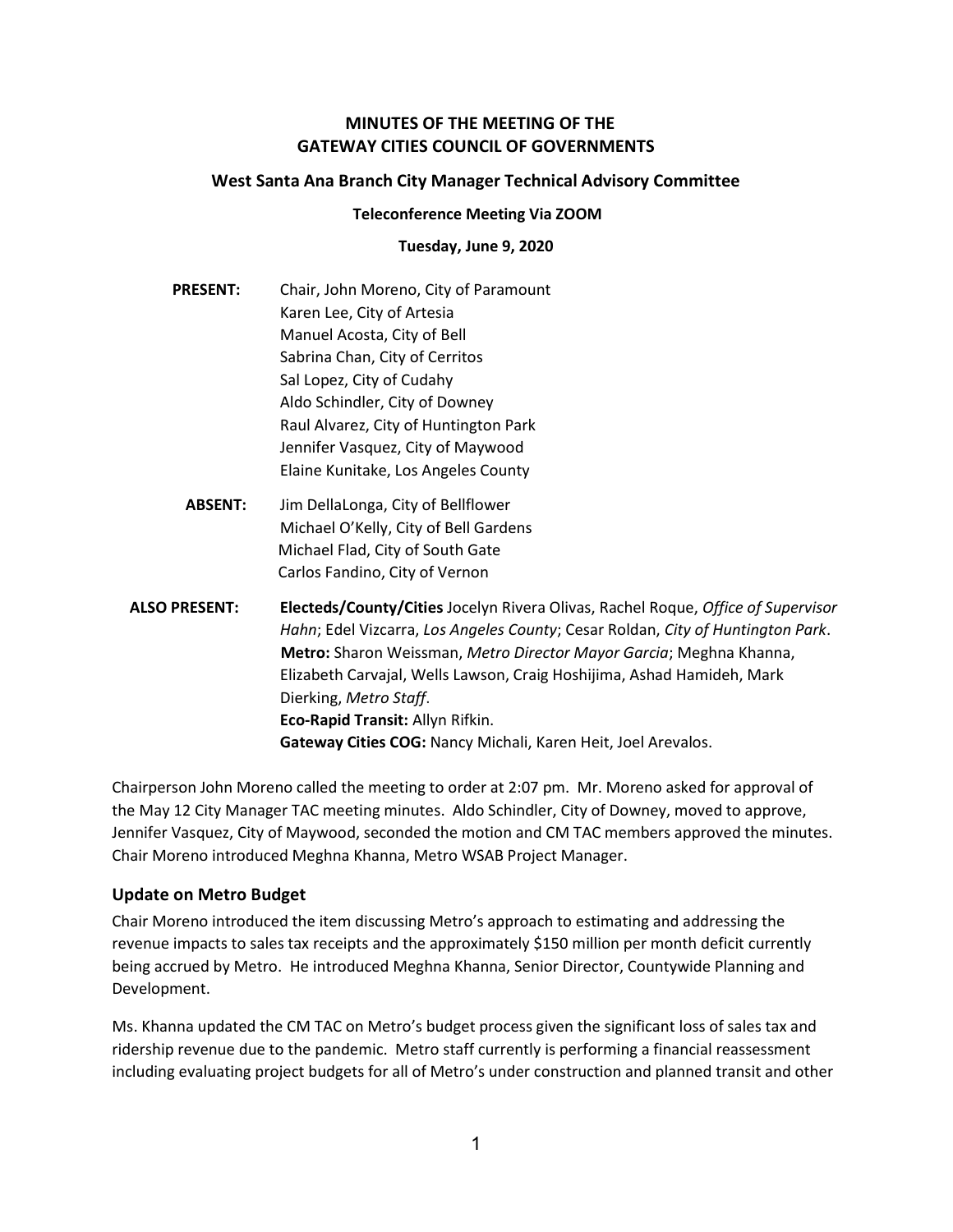projects. Under guidance provided by Phil Washington, Metro CEO, projects have been placed in two "funding buckets" for budgeting purposes and further consideration:

- Bucket 1 projects under construction; and
- Bucket 2 projects currently in the planning and design phase, such as the WSAB Project.

Bucket 1 projects will continue to be funded to move construction efforts forward, while Bucket 2 projects are being assessed in more detail. Metro CEO Washington will be clarifying the full view of funding impacts, funding priorities and next steps for Bucket 2 projects at the Metro Board's July meeting. The WSAB project will continue to move forward on its Measure M schedule with completion of the Draft EIS/EIR document scheduled for public review and comment in early 2021. WSAB Project third party work efforts also will continue to move forward as scheduled.

# Update on WSAB Master Cooperative Agreement Efforts

MS. Khanna stated that the Master Cooperative Agreement (MCA) work sessions held with individual cities have been very productive. She is working on scheduling meetings with the remaining cities of Artesia, Cerritos and Cudahy.

Chair Moreno thanked Supervisors Hahn and Solis for their WSAB Project support at the Metro Board May meeting, which discussed the Metro budget and project priorities. He emphasized the importance of the cities moving forward in a timely manner on completion of the MCAs.

Sharon Weissman, Transportation Deputy for Metro Director Mayor Garcia, related that the Mayor has been a strong WSAB Project advocate in Metro Board discussions. Chair Moreno thanked him for his support.

Ms. Khanna said she will continue to meet with cities to discuss and resolve MCA concerns. She thanked the cities for the very productive work sessions, and reiterated that she is open to additional meetings as requested with cities and as part of CM TAC meetings.

Chair Moreno asked for confirmation of when the MCAs need to be sent to the Metro Board for approval. Ms. Khanna replied that the MCAs need to be completed and submitted to the Metro Board during the October to December window – MCAs will be submitted to the Board as completed with December as the final deadline. Chair Moreno emphasized that the cities have from now until October to resolve MCA issues and submit the MCAs to their city councils for approval prior to sending them on to the Metro Board.

## Overview of Metro TOD Tools and Efforts

Ms. Khanna introduced the overview of Metro's Transit Oriented Development (TOD) efforts by speaking about how she worked with Melani Smith, a Metro consultant, for over two years to develop the WSAB-related TOD plans. She introduced Elizabeth Carvajal, LA Metro Senior Director, Transit Oriented Communities (TOC) who is taking over the WSAB TOD efforts with Ms. Smith's departure. Ms. Carvajal provided an overview of Metro TOD efforts to date: the WSAB TOD Strategic Implementation Plan completed in 2019; the WSAB TOD Strategic Implementation Program providing on-going funding and grant writing support; and the on-going Transit Oriented Communities effort.

Ms. Carvajal started her presentation with an overview of the 20-mile WSAB Corridor with 12 stations with many located in multiple jurisdictions. The TOD planning efforts are intended to prepare the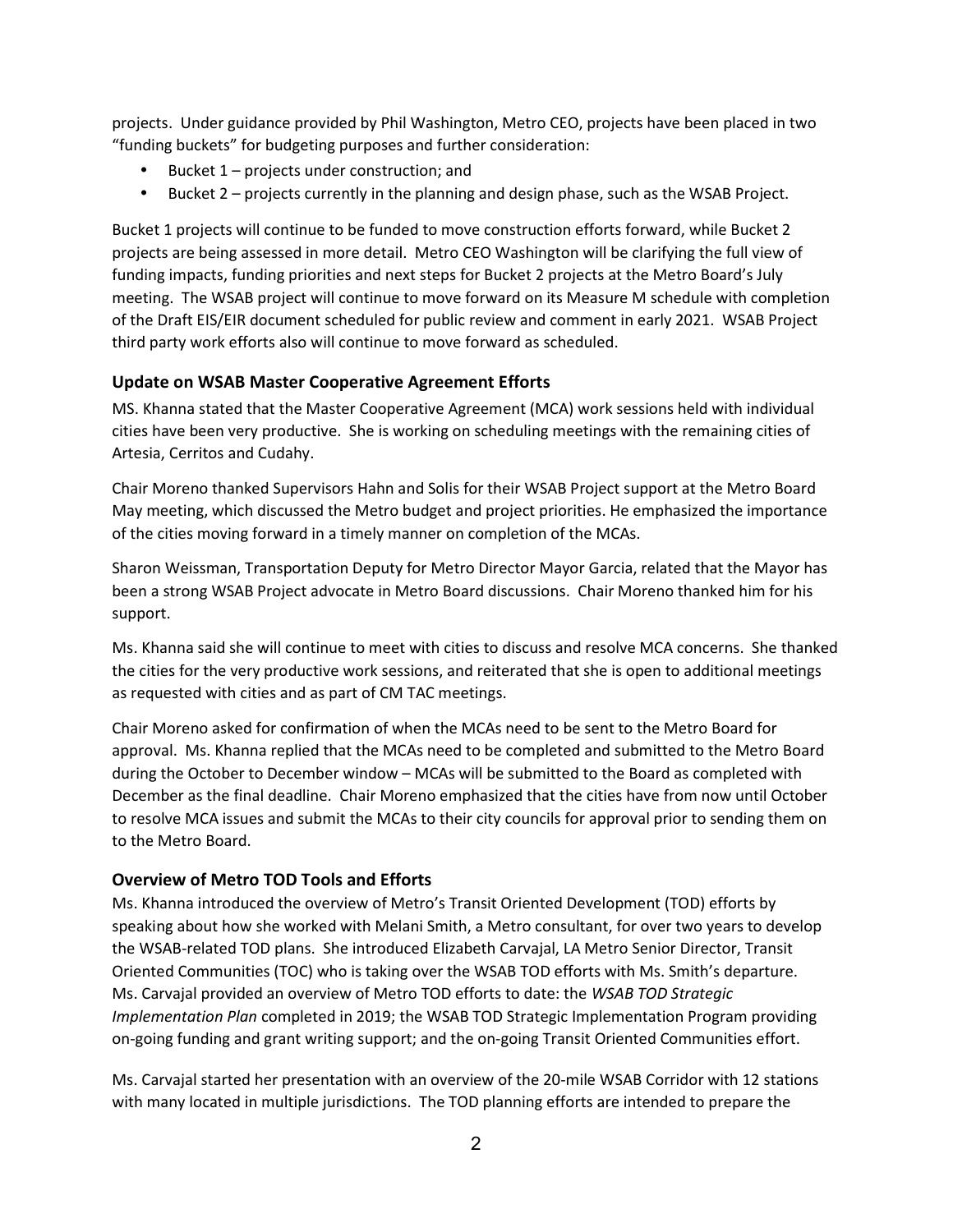Corridor cities for the land use evolution to come with the introduction of a rail line. There is an unprecedented opportunity to plan both for the WSAB Corridor and each distinct community. While the transit line will provide physical and economic mobility, many of the Corridor communities are vulnerable, high need communities with a compelling need to plan for the residents who will remain in the Corridor.

#### WSAB Transit Oriented Development Strategic Implementation Plan

Ms. Carvajal first discussed the WSAB TOD Strategic Implementation Plan released to the public in May 2019 and approved by the Metro Board in October 2019. The Plan was based on studying existing demographic, land use and economic conditions along with input from station area communities. These efforts resulted in a shared vision for the WSAB Corridor and emphasized that the sum of the corridor efforts is larger than just the individual parts. Implementation strategies were developed for: Land Use, Economic Development and Active Transportation goals and projects.

The Plan identifies six implementation strategy types: Governance; Equitable Development & Community Preservation; Transit Supportive Planning; Placemaking; Mobility, Access & Connectivity; and Sustainability & Resilience. A supporting WSAB TOD SIP Economic Development Report was prepared to provide the basis of an Economic Development Strategy incorporating Corridor Strategies and Typology Based Strategies (five station area typologies). Ten priority objectives were identified for Economic Development, including development of affordable housing, creation of jobs, support for local businesses and attracting and leveraging private investment.

Ms. Carvajal then spoke about each of the six implementation strategies, including providing an overview of the desired outcome of the strategy, priority objectives and implementation steps. The priority objectives for each strategy are as follows.

- **1.** Governance Establish a corridor-wide government entity to: facilitate multi-jurisdictional improvements; guide the corridor vision; balance inequities; and establish corridor-wide consensus on critical issues. This could be done through formation of either a Joint Powers Authority (JPA) or an Economic Development Corporation (EDC).
- 2. Financing The two recommended strategies to fund public improvements and better position corridor communities to be more competitive for infrastructure and housing funding were:
	- Explore and implement a Corridor-wide tax increment financing or assessment mechanism.
	- Explore additional Corridor-wide funding strategies.
- 3. Land Banking Support a land banking strategy to encourage affordable housing development, redevelopment and reduce displacement risk.
- 4. Coordinated Housing Policy Develop corridor-wide housing policies to: encourage affordable housing preservation and development; and reduce displacement risk.
- 5. Community Benefits Create a community benefits framework to attract/leverage private investment, build/preserve affordable housing and remediate contamination.
- 6. Economic Development The two recommended economic development strategies were:
	- Attract Corridor-wide investment to encourage redevelopment and support local business.
	- Offer business support services to attract new businesses and support existing businesses.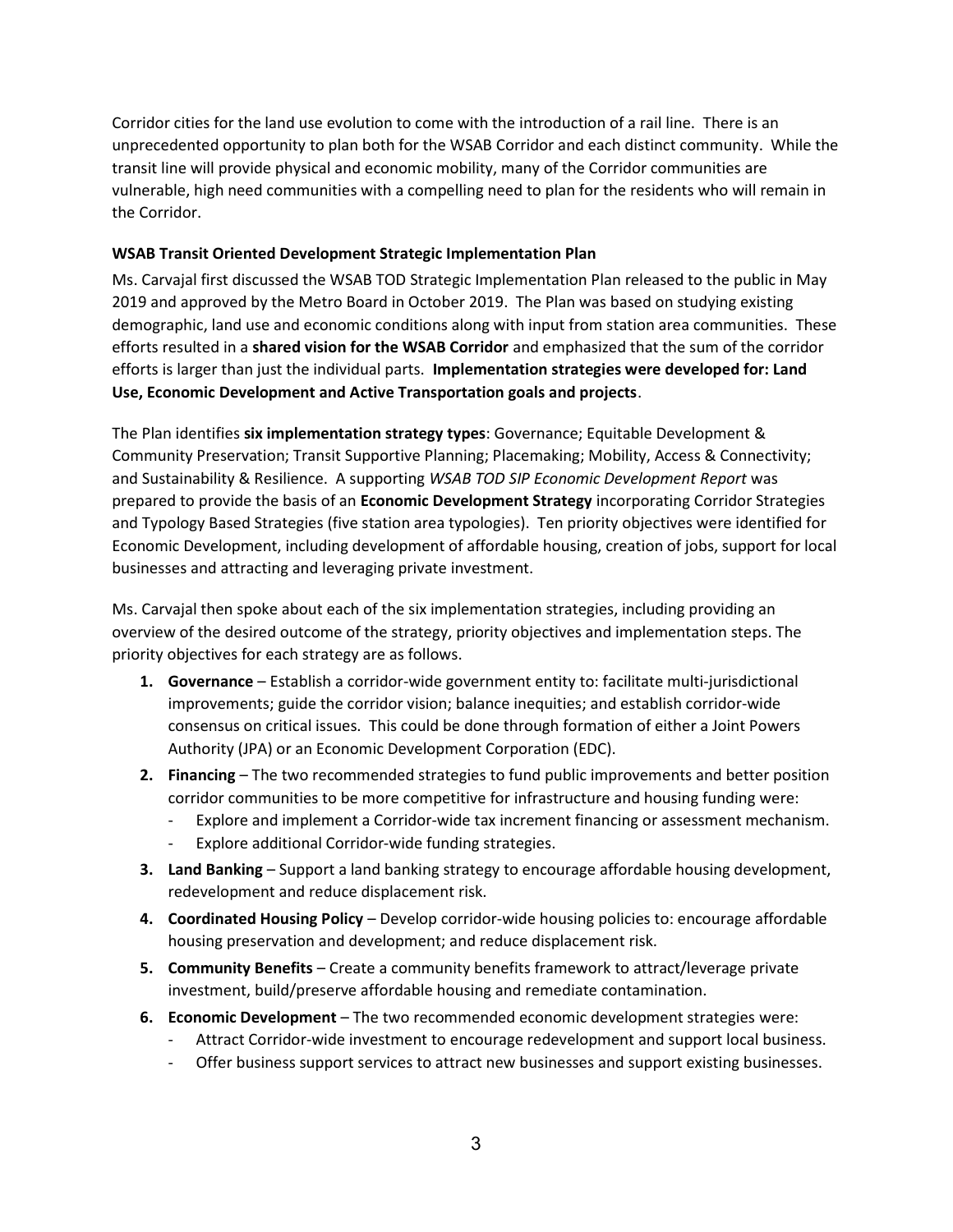Ms. Carvajal then discussed the five station area typology-based strategies, all of which have a focus on equitable station area development and community preservation.

- 1. Main Street Adjacent including future Pacific/Randolph, Bellflower and Pioneer stations. Focus on: existing/new business services and expansion; affordable housing and antidisplacement efforts; land banking; and protection/preservation of cultural resources.
- 2. Large Scale Redevelopment including future Firestone, Gardendale and Paramount/Rosecrans stations. Focus on creation of a community benefits framework/equity screen; support for community empowerment, wealth creation and workforce development; and affordable housing and anti-displacement efforts.
- 3. Residential Arterial Infill including future Florence/Salt Lake station. Focus on engaging the community/CBOs; existing/new business services and expansion; and affordable housing and anti-displacement efforts.
- 4. Industrial Hybrid Infill including future Slauson and I-105/Green Line stations. Focus on mitigating existing environmental impacts; setting Green Building/Green Communities Standards; encouraging sustainable infrastructure development; and enhancing access to parks and open space.
- 5. High-density Walkable Mixed-Use including future South Park/Fashion District, Little Tokyo and Arts District South stations. Focus on engaging community/Community Based Organizations (CBOs); create community benefits/equity screen; support for community empowerment, wealth creation and workforce development; and support for affordable housing and antidisplacement efforts.

## WSAB Transit Oriented Development Strategic Implementation Program (TOD SIP)

In October 2019, the Metro Board approved the WSAB TOD Strategic Implementation Plan and provided up to \$1 million in funding through the WSAB TOD Strategic Implementation Program, known as TOD SIP. The approved funding provides resources to WSAB Corridor cities for the following three TODrelated activities, all of which must be related to one or more TOD SIP Categories (previously discussed as Implementation Strategies):

- A. Grant Writing Assistance for Planning Studies or Capital Projects.
- **B. TOD SIP Implementation Program Funding** for local jurisdictions-initiated planning studies.
- C. Local Grant Matching Funds needed for existing or future planning or capital project grant funding.

The application due date for the first round of funding applications is now August 31, 2020.

## Transit Oriented Communities (TOC) Implementation Plan

Ms. Carvajal reviewed the background for the TOC Policy. It began with the Vision 2028 Strategic Plan which as adopted in 2018. The TOC Policy was created in 2016 based on widespread public and agency participation. The Metro Board adopted the TOC Policy in an effort to partner with the county's 88 cities and unincorporated areas in LA County to support "TOC activities." The TOC Policy was further strengthened with the Equity Platform in 2018.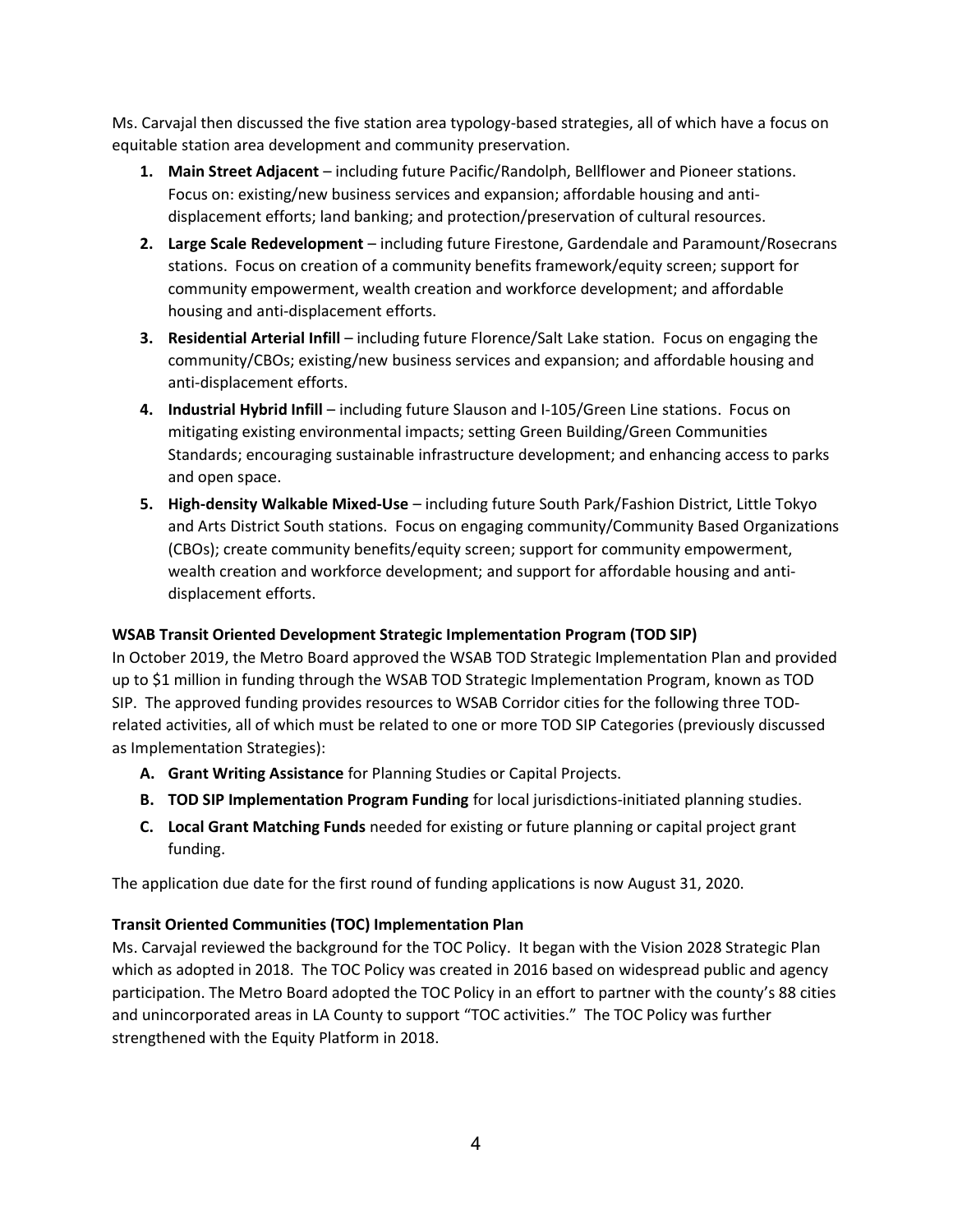She explained that the TOC Policy identifies what TOCs are and defines when Metro leads and when Metro partners, and that TOC activities can be financed through city-controlled Local Return Funds (LRFs). The TOC approach identifies Metro's roles and responsibilities as follows:

- Metro leads on providing mobility services; plans, designs and builds mobility lines/services; and protects and leverages real estate assets.
- **Metro supports on** encouraging community development; incentivizes land use planning and policies; and provides grant writing assistance.

Ms. Carvajal discussed the five TOC Policy goals that are intended to link local projects to Metro's regional transit investments:

- 1. Increase transportation ridership and choice.
- 2. Stabilize and enhance communities surrounding transit.
- 3. Engage organizations, jurisdictions, and the public.
- 4. Distribute transit benefits to all.
- 5. Capture value created by transit.

The TOC Implementation Plan is the action plan for the Metro Board-adopted TOC Policy. It was developed based on a stakeholder engagement process including: a TOC Policy Working Group; focus group meetings with LA County municipalities; and coordination with Metro staff leading related planning efforts, such as the Long Range Transportations Plan (LRTP), the Sustainability Plan and the Community Based Organization (CBO) Partnering Strategy.

She explained that the Implementation Plan effort included identification of Equity Focused Communities which were defined based on census tract threshold information: 40% Low Income, 80% Non-white Population; and 10% Zero Car Households. The information was used to identify equity focused communities based on two combinations: Non-white and Low Income, and Low Income and Zero Car (households). There are many Equity Focused Communities identified in the WSAB Corridor.

The TOC is implemented by four Initiatives:

- 1. Complete TOC Corridor Baseline Assessments for each Measure M corridor.
- 2. Continually Improve LA Metro TOC Programs.
- 3. Improve Metro's Internal Coordination.
- 4. Strengthen coordination and collaboration with Metro's partners.

Ms. Carvajal explained that the efforts for Initiative 1 – Baseline Assessments are defined by: Measure M Transit Corridor Projects and Partnerships with municipalities with stakeholder engagement. Baselines are further defined by:

- Data assessment and stakeholder engagement to ground-truth findings
- An inventory and assessment of existing policies that are integral to TOC realization
- Recommended strategies and partnership opportunities for municipalities to leverage the transit infrastructure for equitable TOCs

Efforts for Initiative 2 – Continually improve Metro's TOC Programmatic areas are:

- Implement Metro TOC Programmatic Areas programs and tools in alignment with Policy Goals
- Improve effectiveness of existing TOC programmatic areas and respective programs and tools.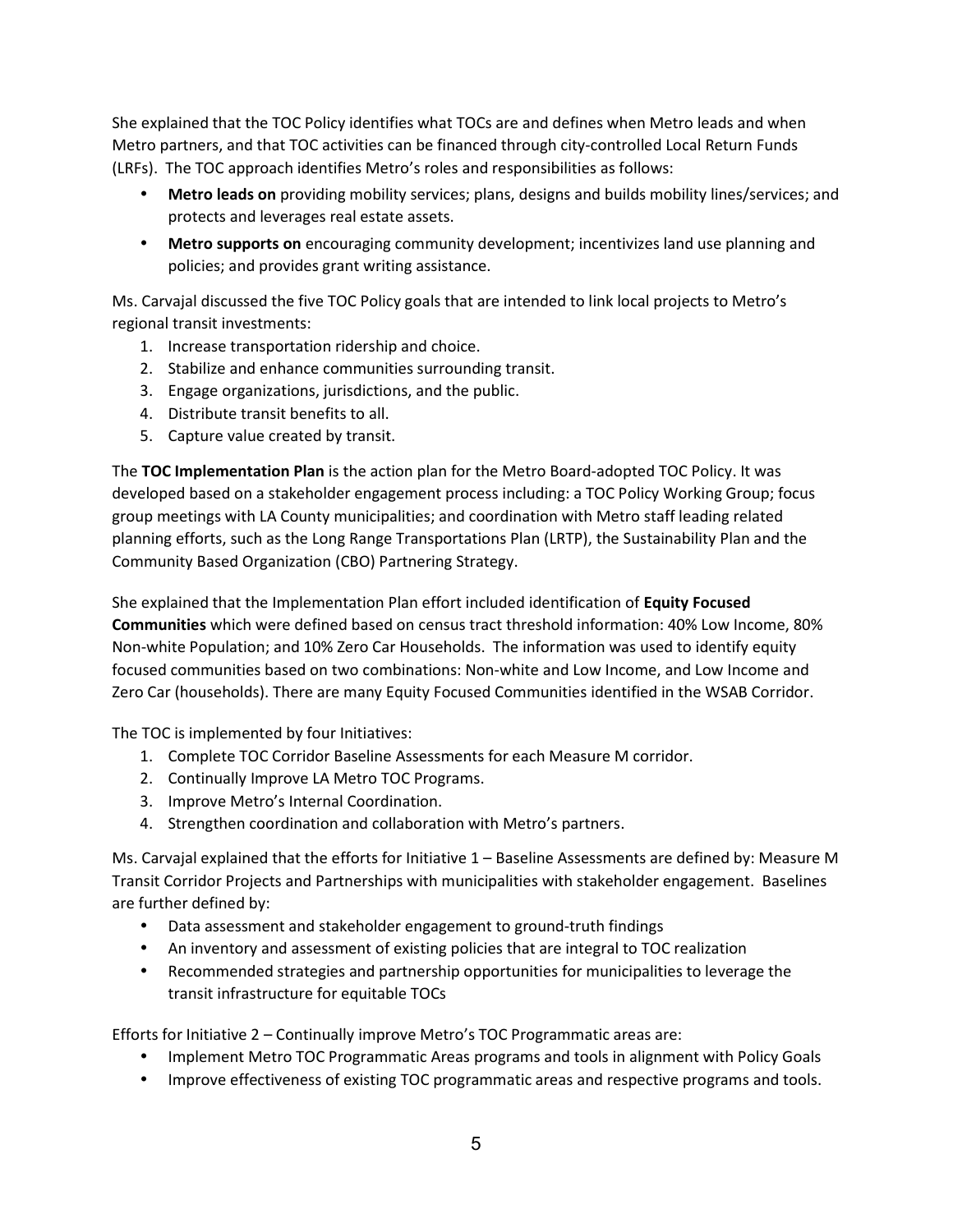Efforts for Initiative 3 – Improve Metro's Internal Coordination include:

- Integrate TOC planning into MM Corridor delivery process.
- Increase equitable partnership opportunities with CBOs.
- Improve accessibility of Metro resources and provide funding information for partners.
- Expand Metro staff training in TOC topic areas.

Efforts for Initiative 4 – Strengthen coordination and collaboration with Metro's partners focus on providing benefits to cities including:

- Providing grants writing and technical assistance.
- Improve education.
- Support TOC supportive policy and funding legislation at the state level.
- Collaborate with partners to elevate corridor assessment to support TOC implementation in Measure M corridors.
- Encourage municipal partners to pursue TOC outcomes.

The TOC Plan is a living document and requires annual reports with adjustments and improvements, with a comprehensive update planned at the end of the five-year period. The upcoming TOC efforts in the Summer/Fall of 2020 include: a meeting of the TOC Policy Working Group and consideration of the TOC Policy by the Metro Board.

Chairperson Moreno called for questions. Aldo Schindler, City of Downey, asked about tax increments for TIFs – which will be discussed in the next presentation. Karen Lee, City of Artesia, asked about Pioneer Boulevard parking and whether the typologies identified are appropriate for this future station area. Ms. Carvajal and Ms. Khanna indicated that they need to look at the plans for station to be able to respond. Ms. Lee asked about the use of Local Return Funds (LRF) for TOC and when the amount of LRF might be forthcoming. The use of LRF is allowed for TOC and identification of the amount of LRF funds will be part of the on-going Metro budget discussion process.

Chair Moreno asked about city versus corridor-wide TOD planning and whether there might be a conflict. Ms. Carvajal responded that there should not be conflicts if the TOD principles are followed. A question was asked whether an economic development entity has been formed for any other rail line in Los Angeles County. No, this would be the first time such an entity would be developed. Chair Moreno expressed concerns about being the guinea pig. Karen Lee asked about whether the Eco-Rapid Transit JPA could do a grant on behalf of all of the cities to develop a corridor-wide plan and governance entity.

## Update on Value Capture Study

Ms. Khanna introduced Wells Lawson from LA Metro's Strategic Financing Planning to start the value capture presentation – and stated that successful implementation of Measure M requires creation of value capture opportunities.

## Definition of Value Capture

Mr. Lawson started the presentation with an explanation of what value capture is, and when and how it should take place – preferably before the transit line is running. Value capture is intended to capture and reinvest the value created by public transportation and land use investments. Land Value Capture is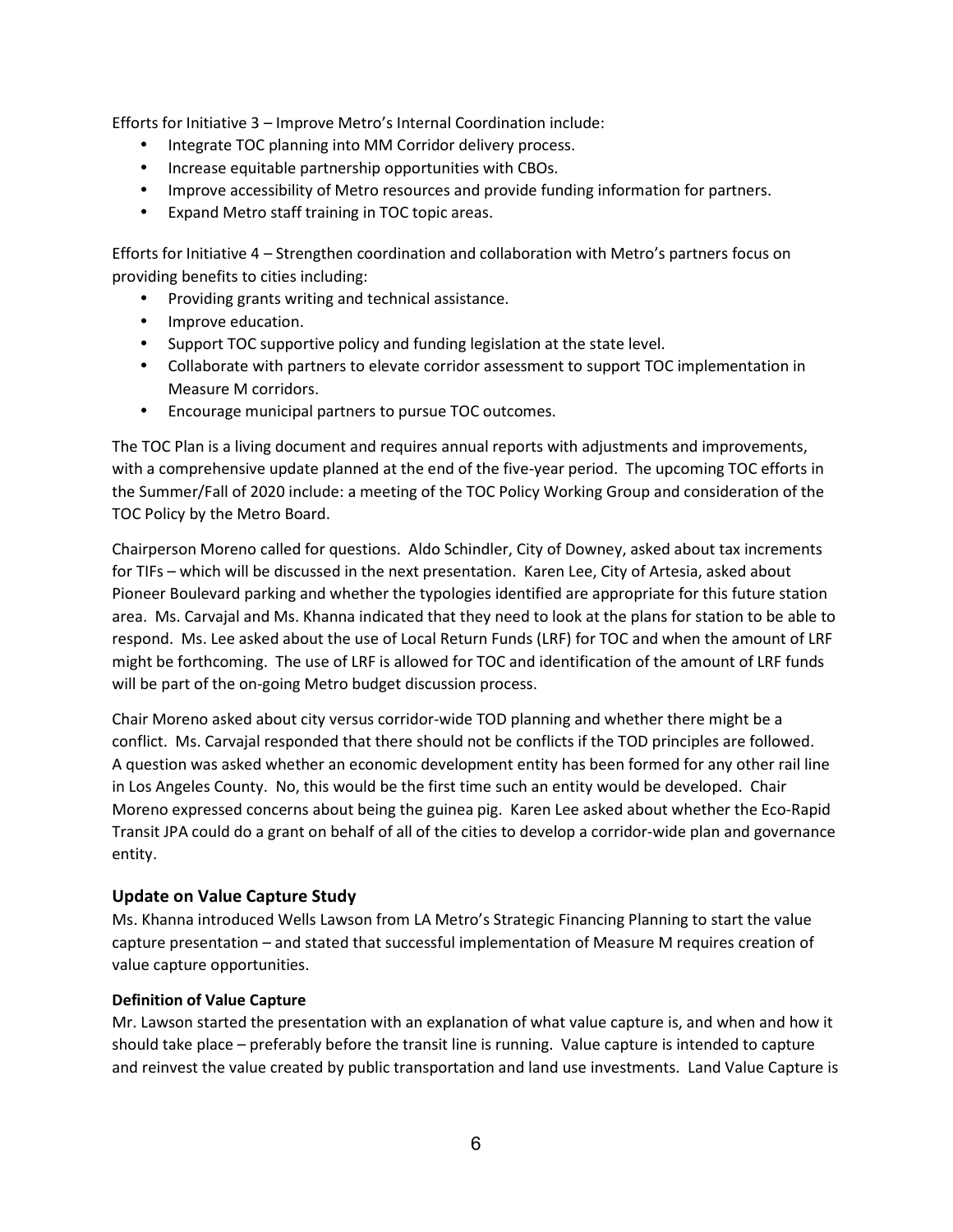a policy approach that enables communities to recover and reinvest land value increases that result from public investment and other government actions. He discussed the various value capture tools:

- Housing mechanisms
	- Housing & Sustainability District (HSD)
	- Affordable Housing Authorities (AHA)
	- Workforce Housing Opportunity Zone (WHOZ)
- Tax Increment financing tools
	- Enhanced Infrastructure Financing Districts (EIFDs)
	- Community Revitalization & Investment Authority (CRIA)
	- Neighborhood Infill Finance & Transit Improvements Act (NIFTI)
	- Annexation Development Plan (ADP)
- Private Investment
	- Developer Linkage Fees
	- Joint Development
- District-related Financing Tools
	- Business Improvement District (BID)
	- Community Facilities District (CFD)
	- Special Benefit Assessment District (BAD)

Value capture assessments are based on station area typologies which will create varied land use and financing opportunities. The Value Capture related to rail transit typically includes a four step process:

- 1. Initial Investment is made with public investment in new transit.
- 2. Value is created by a rise in surrounding property values.
- 3. Value is recovered through an implemented mechanism to capture value created.
- 4. Reinvestment value created reinvested in transit-related projects (or community/station area projects).

#### Metro Value Capture Study

Craig Hoshijima, LA Metro Deputy Executive Officer, Strategic Financial Planning presented an overview of Metro's Systemwide Value Capture Study. Metro's Value Capture Strategy Objectives are:

- Help Metro, municipalities and stakeholders identify opportunities to fund betterments, project acceleration and/or enhancements to existing and new transit infrastructure.
- Fund the local agency contribution for transit projects (the "3% contribution").
- Advance transit oriented communities, including potential support for affordable housing and local businesses.

Key considerations for Metro's study are:

- The Value Capture Assessment is a starting point.
- Metro will not itself form tax increment finance (TIF) districts
	- There will be compatible and competing demands for funds.
	- Formation of TIFs requires broad participation and partnerships among municipal and community stakeholders
	- Equity impacts are central to the process.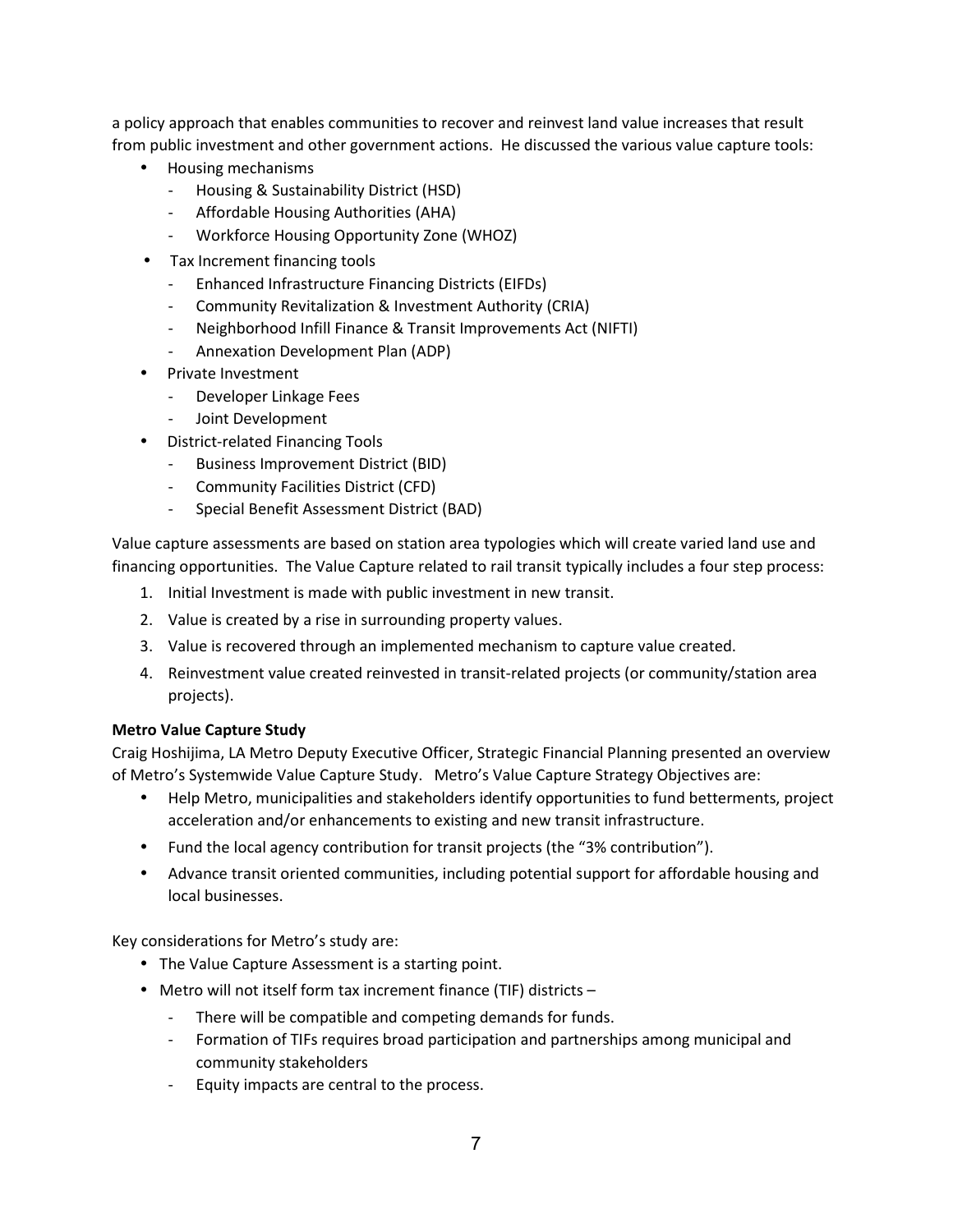Metro's Value Capture assessment process:

- 1. Create station typology using Center for Transit Oriented Development Typology.
- 2. Study representative stations.
- 3. Extrapolate for systemwide assessment.
- 4. Calculate maximum station area values over time.
- 5. Estimate city and county shares and remaining Value Capture potential.
- 6. Identify locations for further study.

#### SCAG Value Capture Study

Ashad Hamideh from SCAG presented an overview of SCAG's WSAB Value Capture Assessment Study. The study goal is to assess potential and feasibility of value capture tools and strategies to assist financing transit supporting infrastructure, affordable housing and other community development activities. The study schedule, including stakeholder engagement, is as follows:

| Data Collection and Preliminary Analysis | On-going               |
|------------------------------------------|------------------------|
| Detailed Financial Analysis              | July-October 2020      |
| <b>Identify Potential Projects</b>       | November-December 2020 |

Chair Moreno asked for comments and questions. Aldo Schindler, City of Downey, asked about formation of an TIF or EIFD – what were the pitfalls with tax-sharing entities related to losing taxes (school district, the county). Mr. Wells replied that Metro is in an ideal position – the County Supervisors are part of the Metro Board and are aware of the trade-offs, benefits and challenges. They have started the conversation with the County and the cities will be reached out to next. The tax revenue shortfall due to the virus may negatively impact discussions. Mr. Hoshijima clarified that EIFDs do not allow for deferral of school taxes, even increases. Formation of an EIFD must demonstrate a positive revenue benefit for the county. He provided the example of the approved Redondo Beach EIFD – it provides additional funding for both the city and the county. EIFDs are not used often – CFDs and Mello Roos Districts are used must more frequently.

Chair Moreno asked for any comments and questions, and hearing none, thanked everyone for their excellent presentations.

## Project Updates/Discussion Items

Ms. Khanna informed the CM TAC that Metro will be doing all meetings via ZOOM through the end of July. Future outreach and meetings plans are under discussion at Metro.

The next WSAB City Manager TAC meeting is scheduled via ZOOM for Tuesday, July 14 starting at 2:00 pm. The meeting will focus on the WSAB Urban Design Guide including elements of continuity and variability, such as art and landscaping.

Chair Moreno called for final comments and questions, and hearing none adjourned the meeting at 3:30 pm.